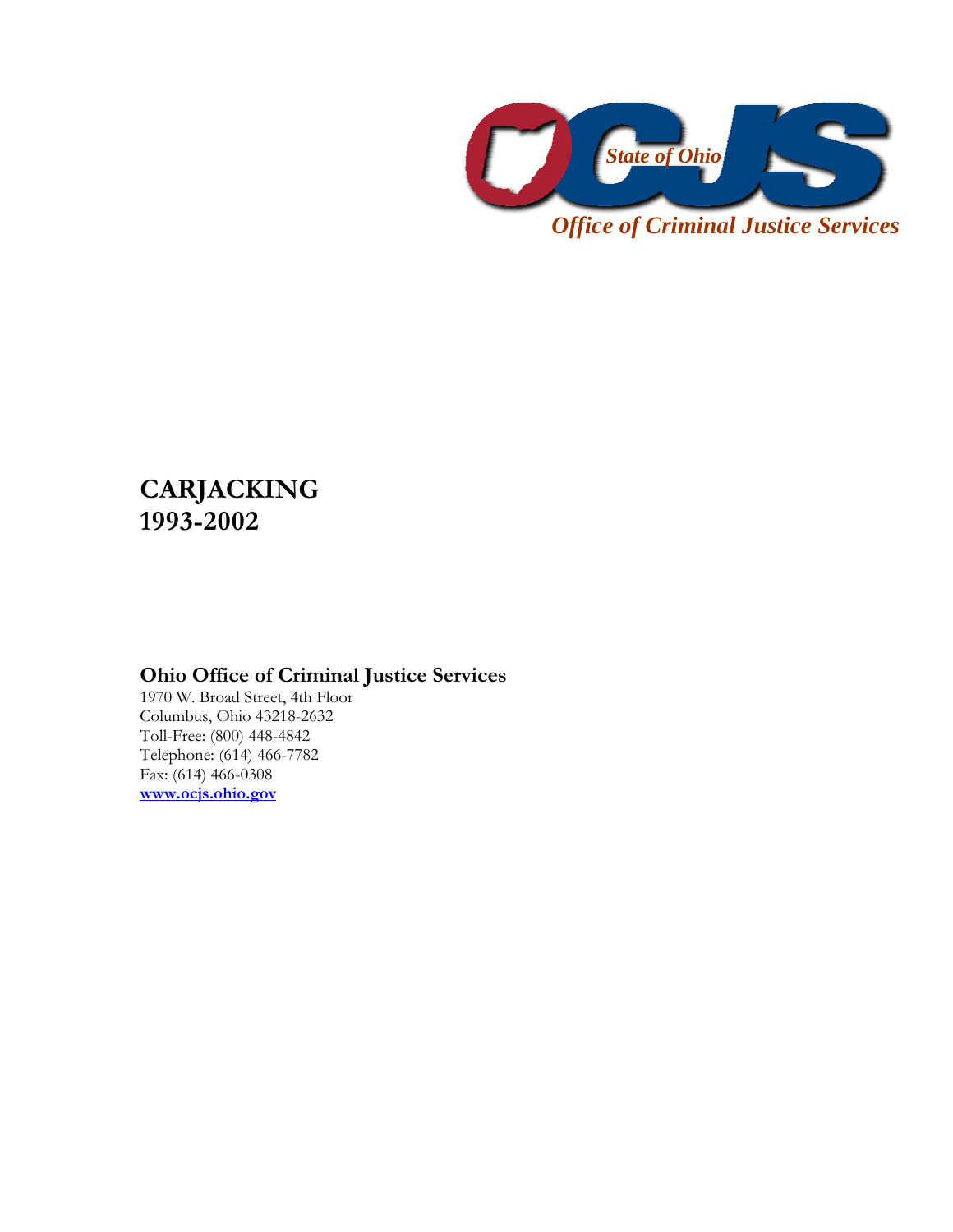## CARJACKING, 1993-2002

Results of the National Crime Victimization Survey show that on average, between 1993- 2002, there were about 34,000 carjacking incidents per year.

- Victims:
	- o Men more often victimized than women
	- o Blacks more often victimized than Whites
	- o Hispanics more often victimized than non-Hispanics
	- o 67 percent of victims resisted the carjacker(s)
	- o About 32 percent of victims of completed carjackings and 17 percent of attempted carjackings were injured
		- Serious injuries occurred in 9 percent; minor injuries occurred in 15 percent
		- About 15 murders a year involve auto theft. It is not possible to determine how many of these murders meet the definition of carjacking (i.e., was the carjacking incidental to the murder?)
- $\bullet$  Characteristics of carjacking incidents:
	- o Rates were highest in urban areas, followed by suburban and rural areas. 93 percent occurred in cities or suburbs.
	- o 68 percent of incidents occurred between 6p.m.- 6a.m.
	- o 44 percent of incidents occurred in an open area, such as on the street or near public transportation, and 24 percent occurred in parking lots or garages or near commercial places.
	- o Partial or complete recovery of property occurred in 78 percent of completed carjacking incidents.
	- o A weapon was used in 74 percent of the incidents:
		- 45 percent involved firearms; 11 percent involved knives